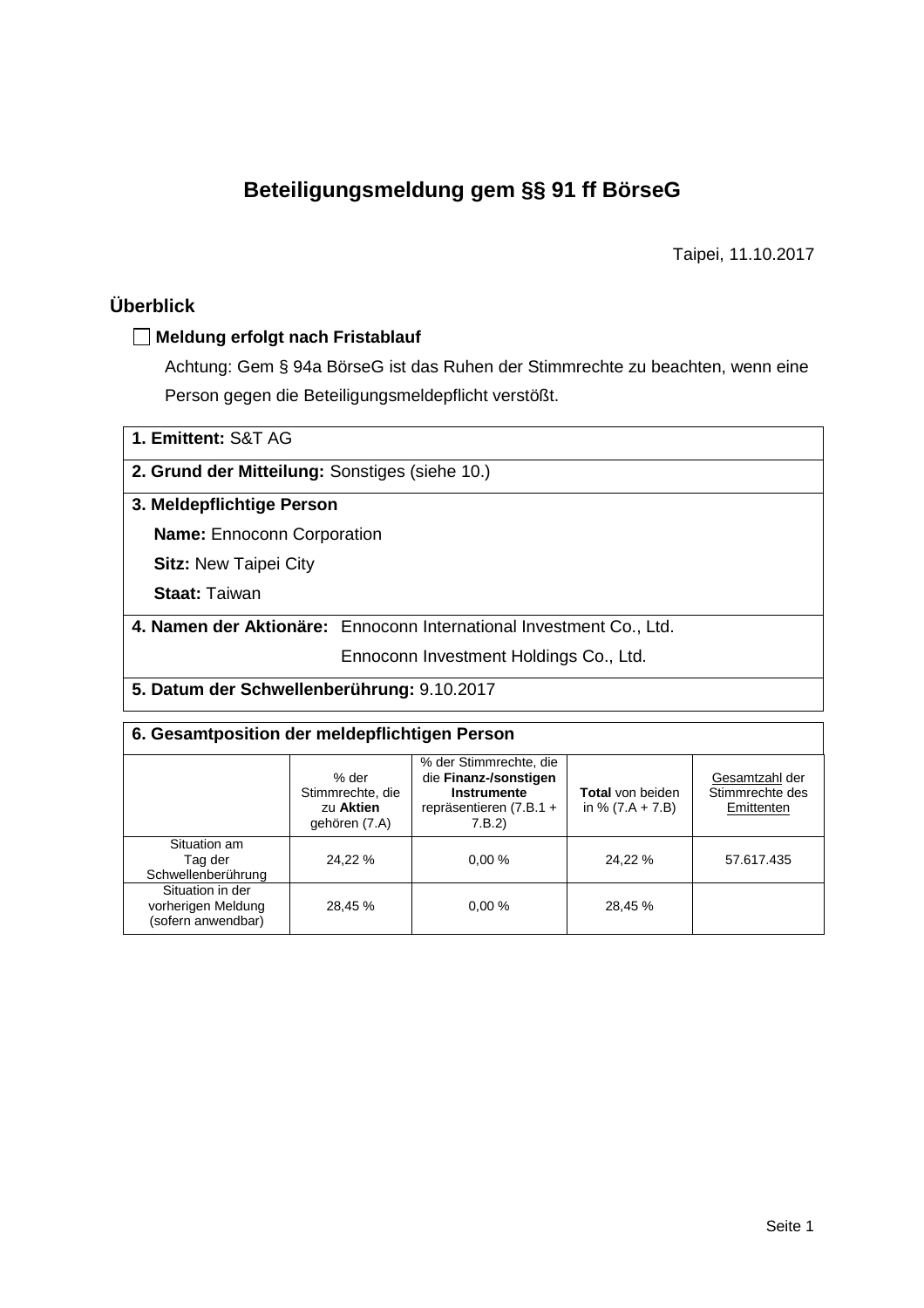### **Details**

## **7. Details über die gehaltenen Instrumente am Tag der Berührung der Schwelle:**

| A: Stimmrechte, die zu Aktien gehören |                                         |                                 |                               |                                 |  |  |
|---------------------------------------|-----------------------------------------|---------------------------------|-------------------------------|---------------------------------|--|--|
|                                       |                                         | Anzahl der Stimmrechte          | % der Stimmrechte             |                                 |  |  |
| <b>ISIN der Aktien</b>                | <b>Direkt</b><br>$(S 91 B\ddot{o}rseG)$ | Indirekt<br>$(S 92 B$ örse $G)$ | Direkt<br>$(S 91 B$ örse $G)$ | Indirekt<br>$(S 92 B$ örse $G)$ |  |  |
| AT0000A0E9W5                          |                                         | 13.953.620                      |                               | 24.22 %                         |  |  |
| <b>SUBTOTAL A</b>                     | 13.953.620                              |                                 |                               | 24,22 %                         |  |  |

| B 1: Finanzinstrumente / Sonstige Instrumente gem § 91a Abs 1 Z 1 BörseG                                                              |  |  |  |  |  |
|---------------------------------------------------------------------------------------------------------------------------------------|--|--|--|--|--|
| Anzahl der Stimmrechte<br>% der Stimmrechte<br>Verfalldatum<br>Ausübungsfrist<br>die erworben werden<br>Art des Instruments<br>können |  |  |  |  |  |
|                                                                                                                                       |  |  |  |  |  |
| <b>SUBTOTAL B.1</b>                                                                                                                   |  |  |  |  |  |

| B 2: Finanzinstrumente / Sonstige Instrumente gem § 91a Abs 1 Z 3 BörseG |              |                |                                    |                           |                      |
|--------------------------------------------------------------------------|--------------|----------------|------------------------------------|---------------------------|----------------------|
| Art des<br>Instruments                                                   | Verfalldatum | Ausübungsfrist | Physisches oder<br>Cash Settlement | Anzahl der<br>Stimmrechte | % der<br>Stimmrechte |
|                                                                          |              |                |                                    |                           |                      |
|                                                                          |              |                | <b>SUBTOTAL B.2</b>                |                           |                      |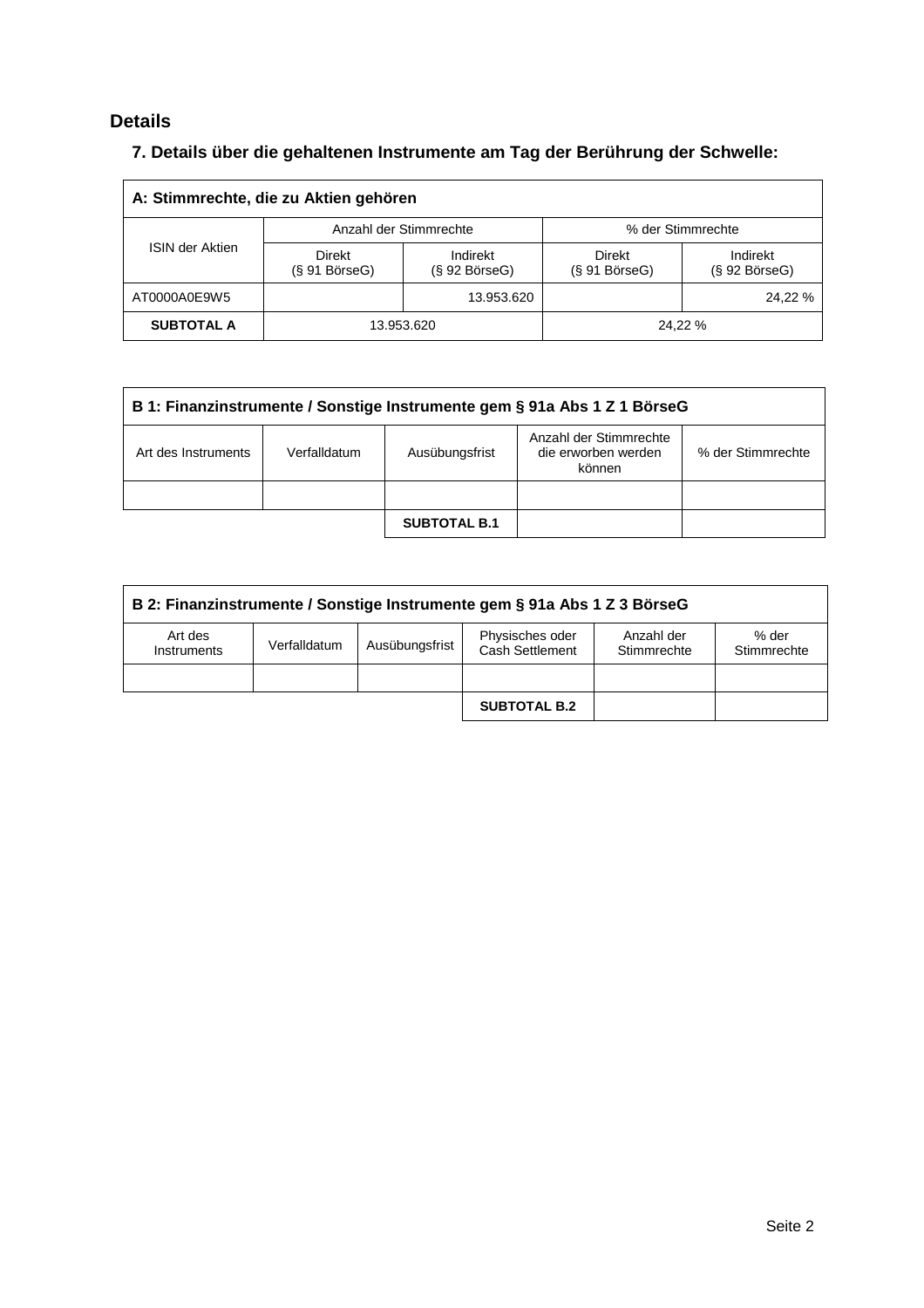#### **8. Information in Bezug auf die meldepflichtige Person:**

 Die meldepflichtige Person (Punkt 3) wird nicht von einer natürlichen/juristischen Person kontrolliert und kontrolliert auch keine andere Person, die direkt oder indirekt Instrumente am Emittenten hält.

 $\boxtimes$  Volle Kette der kontrollierten Unternehmen, über die die Stimmrechte und/oder Finanz-/sonstigen Instrumente gehalten werden, beginnend mit der obersten kontrollierenden natürlichen oder juristischen Person:

| Ziffer | <b>Name</b>                                          | Direkt kontrolliert<br>durch Ziffer | Direkt gehaltene<br>Stimmrechte in<br>Aktien (%) | Direkt gehaltene<br>Finanz-<br>/sonstige<br>Instrumente (%) | <b>Total von</b><br>beiden (%) |
|--------|------------------------------------------------------|-------------------------------------|--------------------------------------------------|-------------------------------------------------------------|--------------------------------|
|        | Ennoconn<br>Corporation                              |                                     | 0.00%                                            | 0.00%                                                       | 0.00%                          |
| 2      | Ennoconn<br>International<br>Investment Co.,<br>Ltd. |                                     | 1,30%                                            | 0.00%                                                       | 1,30 %                         |
| 3      | Ennoconn<br>Investment<br>Holdings Co.,<br>Ltd.      |                                     | 22,92 %                                          | 0.00%                                                       | 22,92 %                        |
|        |                                                      |                                     |                                                  |                                                             |                                |

#### **9. Im Falle von Stimmrechtsvollmacht**

Datum der Hauptversammlung: 27.6.2017

Stimmrechtsanteil nach der Hauptversammlung: - entspricht - Stimmrechten

#### **10. Sonstige Kommentare:**

Durch die am 9.10.2017 im Firmenbuch des Landesgerichts Linz eingetragene Sachkapitalerhöhung bei der S&T AG, an der die genannten Aktionäre in geringem Ausmaß teilnahmen, sinkt die Beteiligung der Ennoconn Corporation an der S&T AG auf 24,22% ab. Damit unterschreitet Ennoconn Corporation die Schwelle von 25% der Stimmrechte an der S&T AG.

Taipei, am 11.10.2017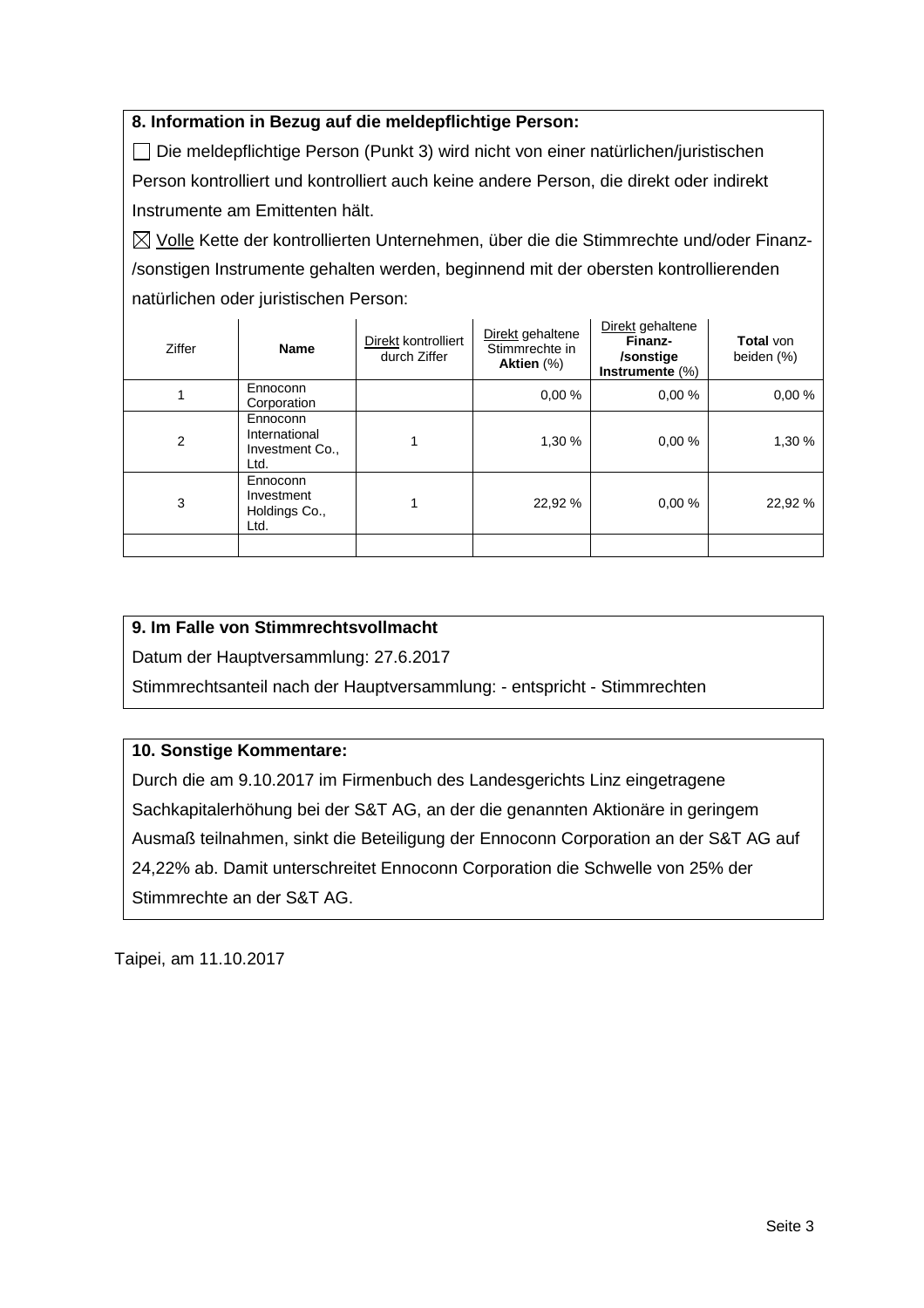# **NICHT ZU VERÖFFENTLICHEN!**

## **Meldung erfolgt durch**

Ennoconn Corporation Hans Tsao hans.tsao@ennoconn.com +886 2 55908050

# **NICHT ZU VERÖFFENTLICHEN!**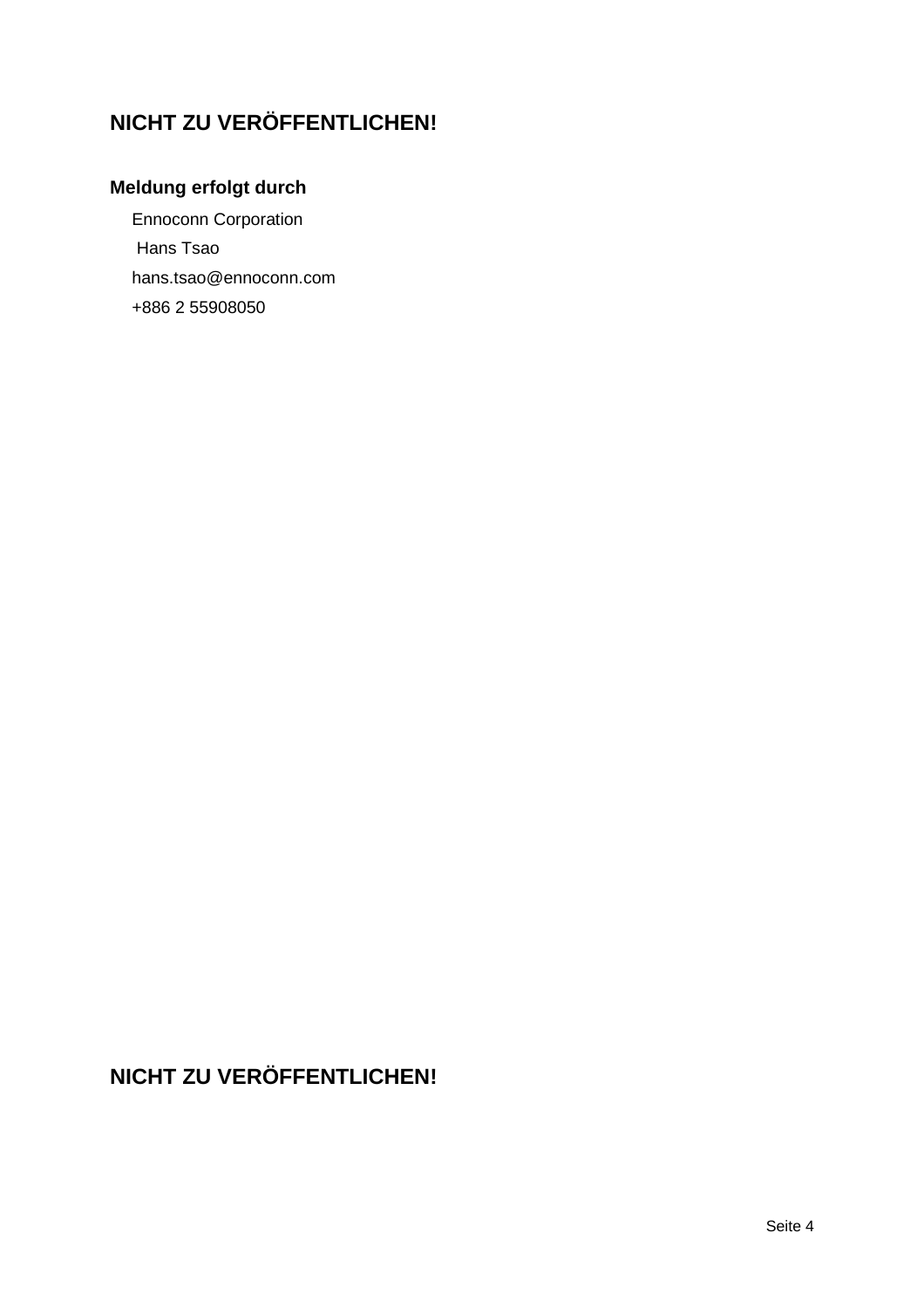## **Major holdings notification pursuant to Sec. 91 to 92 BörseG**

Taipei, 11.10.2017

#### **Overview**

#### **Notification made after deadline**

Caution: In case of violations of major holdings notification rules, please pay attention to Section 94a BörseG (Suspension of voting rights)

| 1. Issuer: S&T AG |  |  |
|-------------------|--|--|
|-------------------|--|--|

**2. Reason for the notification:** Other (see 10.)

#### **3. Person subject to notification obligation**

**Name:** Ennoconn Corporation

**City:** New Taipei City

**Country:** Taiwan

**4. Name of shareholder(s):** Ennoconn International Investment Co., Ltd.

Ennoconn Investment Holdings Co., Ltd.

#### **5. Date on which the threshold was crossed or reached:** 9.10.2017

#### **6. Total positions**

| -- - - --- - - - - - - - - - -                                                 |                                                     |                                                                                      |                                            |                                               |  |  |  |
|--------------------------------------------------------------------------------|-----------------------------------------------------|--------------------------------------------------------------------------------------|--------------------------------------------|-----------------------------------------------|--|--|--|
|                                                                                | % of voting rights<br>attached to<br>shares $(7.A)$ | % of voting rights<br>through<br>financial/other<br>instruments $(7.B.1 +$<br>7.B.2) | <b>Total</b> of both in %<br>$(7.A + 7.B)$ | Total number of<br>voting rights of<br>issuer |  |  |  |
| Resulting situation on the<br>date on which threshold<br>was crossed / reached | 24.22 %                                             | 0.00%                                                                                | 24.22 %                                    | 57.617.435                                    |  |  |  |
| Position of previous<br>notification (if applicable)                           | 28,45 %                                             | 0.00%                                                                                | 28,45 %                                    |                                               |  |  |  |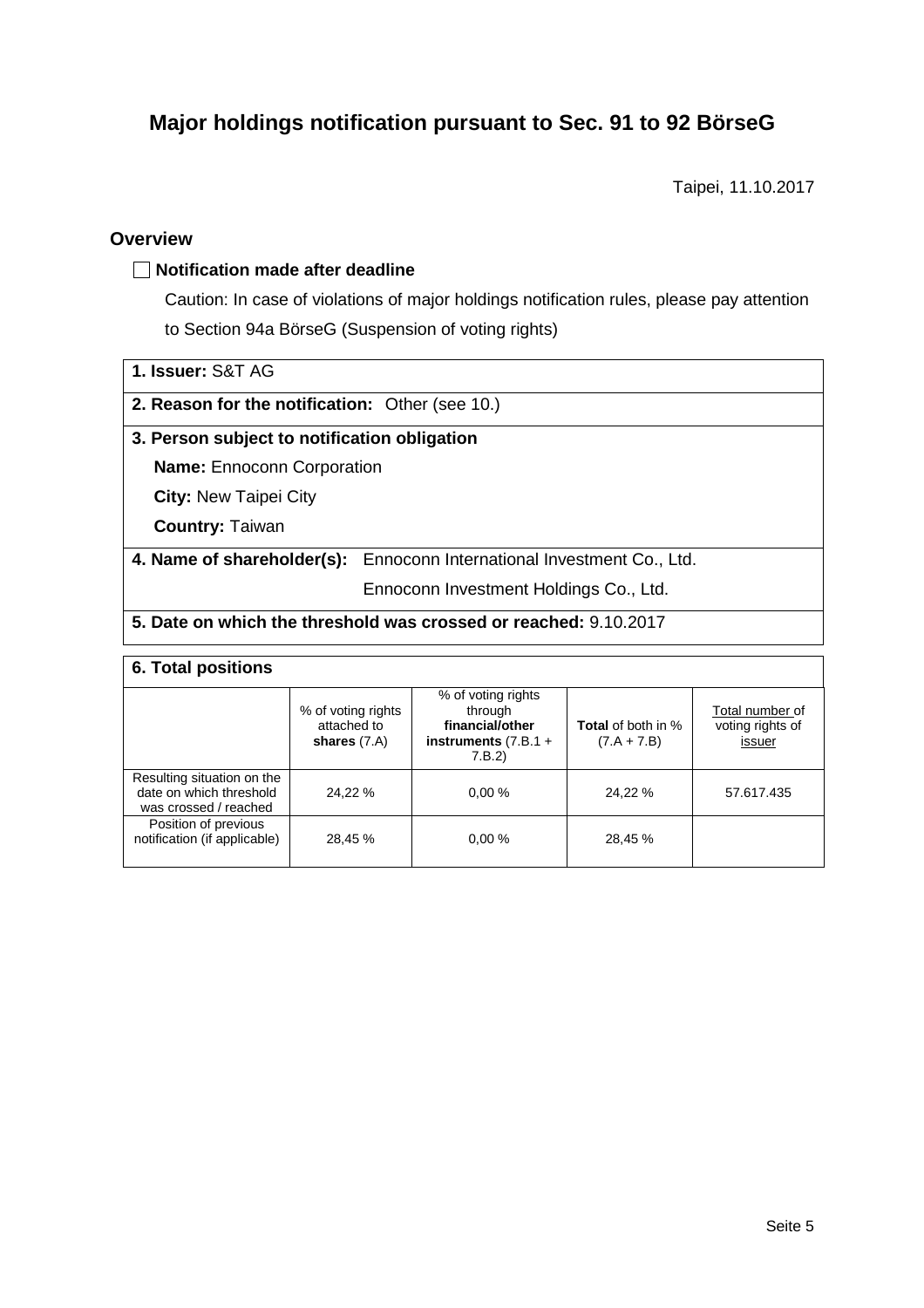### **Details**

## **7. Notified details of the resulting situation:**

| A: Voting rights attached to shares |                                  |                             |                           |                             |  |
|-------------------------------------|----------------------------------|-----------------------------|---------------------------|-----------------------------|--|
|                                     |                                  | Number of voting rights     | % of voting rights        |                             |  |
| <b>ISIN Code</b>                    | <b>Direct</b><br>(Sec 91 BörseG) | Indirect<br>(Sec 92 BörseG) | Direct<br>(Sec 91 BörseG) | Indirect<br>(Sec 92 BörseG) |  |
| AT0000A0E9W5                        |                                  | 13.953.620                  |                           | 24.22 %                     |  |
| <b>SUBTOTAL A</b>                   | 13.953.620                       |                             |                           | 24.22 %                     |  |

| B 1: Financial / Other Instruments pursuant to Sec. 91a para. 1 No. 1 BörseG |                        |                 |                                                                                      |                    |  |
|------------------------------------------------------------------------------|------------------------|-----------------|--------------------------------------------------------------------------------------|--------------------|--|
| Type of instrument                                                           | <b>Expiration Date</b> | Exercise Period | Number of voting<br>rights that may be<br>acquired if the<br>instrument is exercised | % of voting rights |  |
|                                                                              |                        |                 |                                                                                      |                    |  |
| <b>SUBTOTAL B.1</b>                                                          |                        |                 |                                                                                      |                    |  |

| B 2: Financial / Other Instruments pursuant to Sec. 91a para. 1 No. 3 BörseG |                    |                    |                               |                            |                       |
|------------------------------------------------------------------------------|--------------------|--------------------|-------------------------------|----------------------------|-----------------------|
| Type of instrument                                                           | Expiration<br>Date | Exercise<br>Period | Physical /<br>Cash Settlement | Number of<br>voting rights | % of voting<br>rights |
|                                                                              |                    |                    |                               |                            |                       |
|                                                                              |                    |                    | <b>SUBTOTAL B.2</b>           |                            |                       |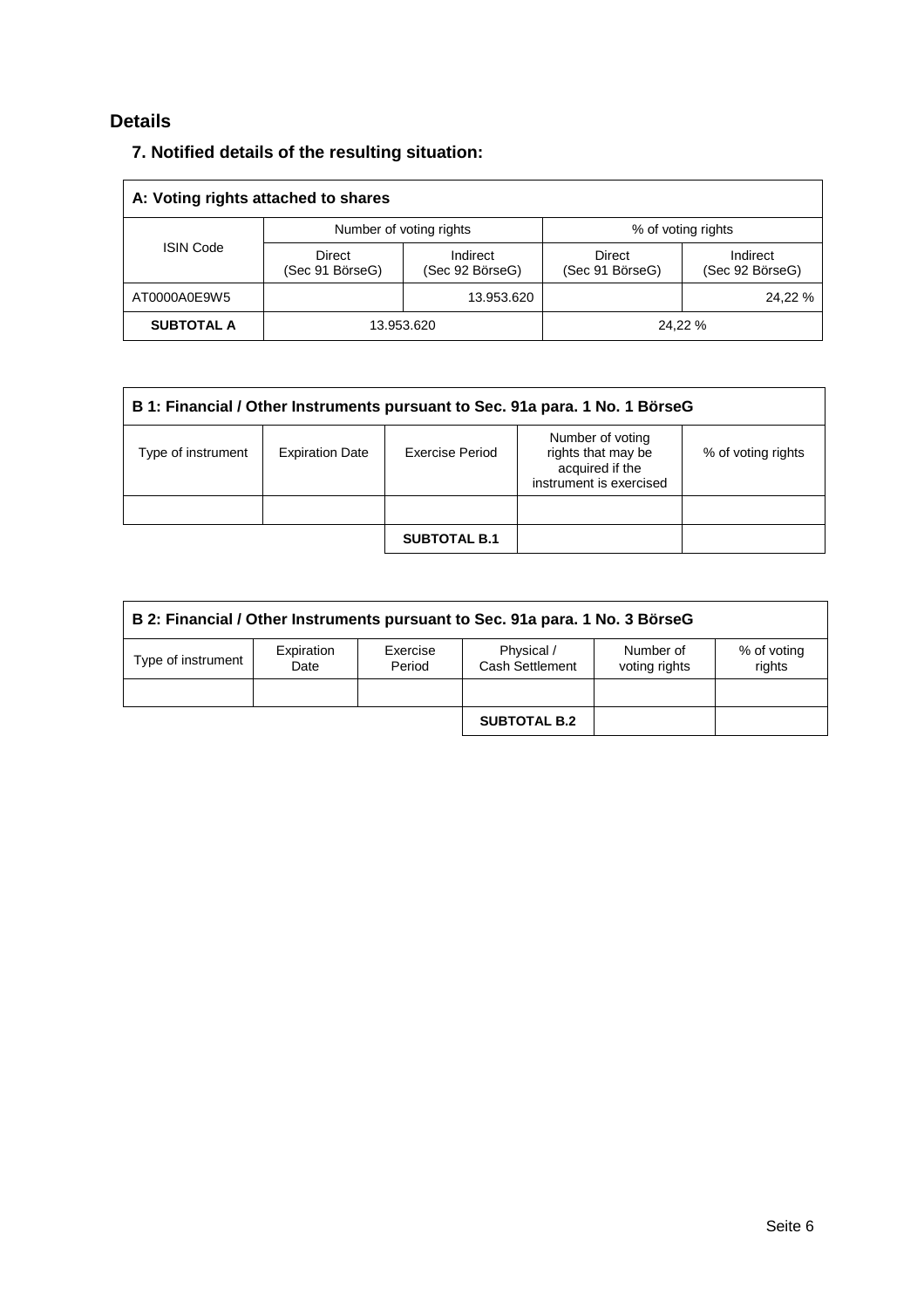#### **8. Information in relation to the person subject to the notification obligation:**

 $\Box$  Person subject to the notification obligation is not controlled by any natural person or legal entity and does not control any other undertaking(s) holding directly or indirectly an interest in the (underlying) issuer.

 $\boxtimes$  Full chain of controlled undertakings through which the voting rights and/or the financial/other instruments are effectively held starting with the ultimate controlling natural person or legal entity:

| No. | <b>Name</b>                                          | <b>Directly</b><br>controlled by No. | <b>Shares</b> held<br>directly (%) | <b>Financial/other</b><br>instruments<br>held directly (%) | <b>Total of both</b><br>$(\% )$ |
|-----|------------------------------------------------------|--------------------------------------|------------------------------------|------------------------------------------------------------|---------------------------------|
|     | Ennoconn<br>Corporation                              |                                      | 0.00%                              | 0.00%                                                      | 0.00%                           |
| 2   | Ennoconn<br>International<br>Investment Co.,<br>Ltd. |                                      | 1,30 %                             | 0.00%                                                      | 1,30 %                          |
| 3   | Ennoconn<br>Investment<br>Holdings Co.,<br>Ltd.      |                                      | 22,92 %                            | 0.00%                                                      | 22,92 %                         |
|     |                                                      |                                      |                                    |                                                            |                                 |

#### **9. In case of proxy voting**

Date of general meeting: 27.6.2017

Voting rights after general meeting: - is equivalent to - voting rights.

#### **10. Sonstige Kommentare:**

Based on the capital increase via contribution in kind, registered on  $9<sup>th</sup>$  of October 2017, in which the persons subject to notification obligations participated to a low extent, Ennoconn Corporation voting rights in S&T AG have decreased to 24,22%. Therefore, the

voting rights of Ennoconn Corporation in S&T AG have underrun the threshold of 25%.

Taipei, am 11.10.2017